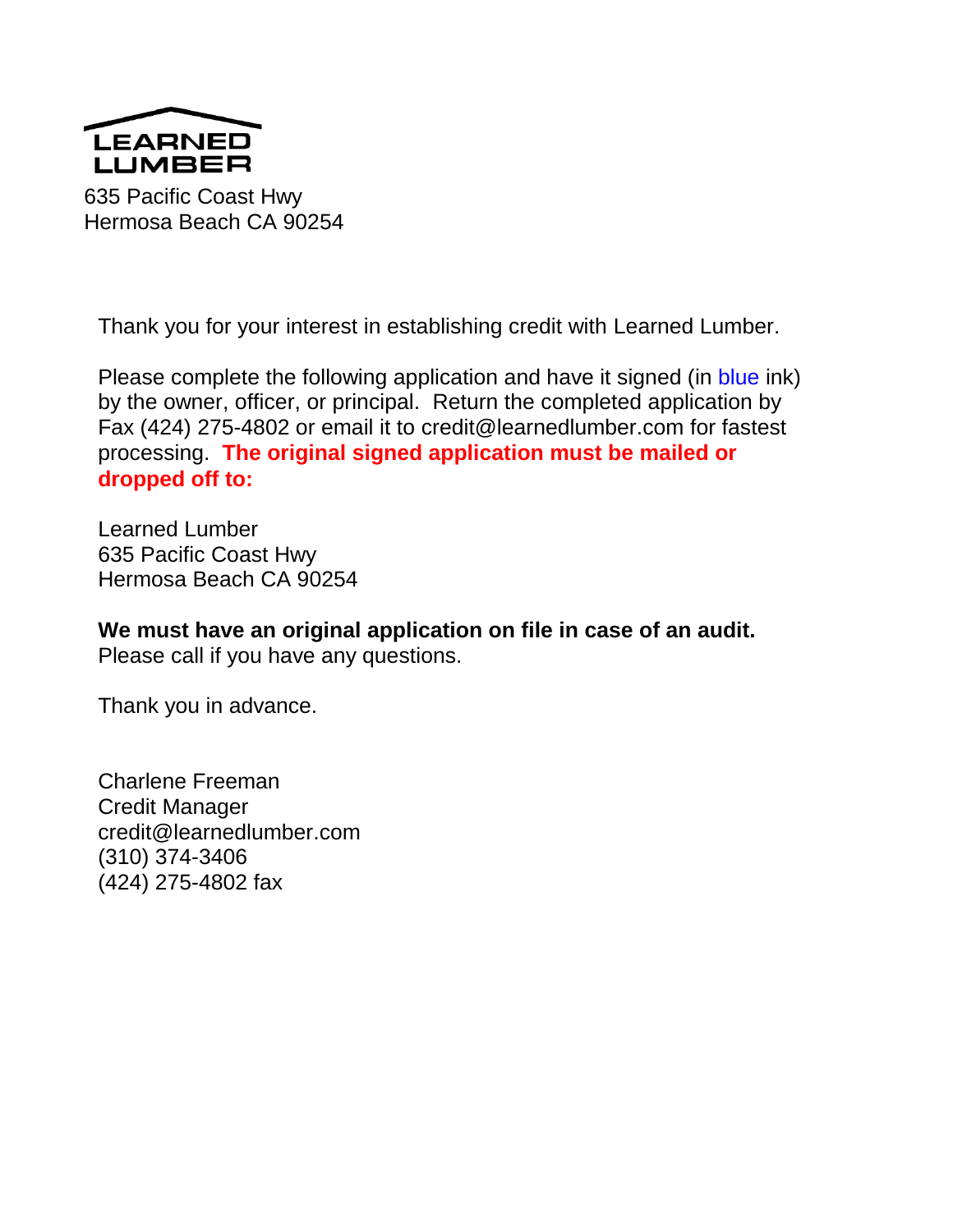

**Application for Credit: Contractor/Business**

(If you are NOT a Contractor/Business, please fill out our **Personal** Application**)**

|                                                              |                                                                                                                                                                                                                                                                                                                   |                                      | Phone (                |                                 |
|--------------------------------------------------------------|-------------------------------------------------------------------------------------------------------------------------------------------------------------------------------------------------------------------------------------------------------------------------------------------------------------------|--------------------------------------|------------------------|---------------------------------|
|                                                              |                                                                                                                                                                                                                                                                                                                   |                                      |                        |                                 |
|                                                              |                                                                                                                                                                                                                                                                                                                   |                                      |                        |                                 |
|                                                              |                                                                                                                                                                                                                                                                                                                   |                                      |                        | Zip Code ______________________ |
|                                                              |                                                                                                                                                                                                                                                                                                                   |                                      |                        |                                 |
|                                                              |                                                                                                                                                                                                                                                                                                                   |                                      |                        |                                 |
|                                                              |                                                                                                                                                                                                                                                                                                                   |                                      |                        |                                 |
|                                                              |                                                                                                                                                                                                                                                                                                                   |                                      |                        |                                 |
| <b>Owners and Officers</b>                                   |                                                                                                                                                                                                                                                                                                                   | <b>Social Security Number</b>        | Date of Birth<br>Title |                                 |
|                                                              | <b>Form of Business</b> (check one) $\Box$ Sole Proprietorship $\Box$ Partnership $\Box$ Corporation<br>ACCOUNTS PAYABLE CLERK or PERSON PAYING BILLS _________<br>Type of Business □ General Contractor □ Sub-Contractor □ Carpenter, Handyman □ Developer, Owner/Builder<br>$\Box$ Commercial, Industrial, Mfr. |                                      |                        | $\Box$ LLC<br>$\sqcup$ LLP      |
| <b>BANK REFERENCES</b>                                       | <b>Bank</b>                                                                                                                                                                                                                                                                                                       | <b>Branch &amp; Location Address</b> |                        | <b>Account Number</b>           |
| Checking                                                     | <u> 1980 - Jan James James Barbara, martin da shekara 1980 - Ang Partid Barbara ay na san</u>                                                                                                                                                                                                                     |                                      |                        |                                 |
| Savings                                                      |                                                                                                                                                                                                                                                                                                                   |                                      |                        |                                 |
| Other                                                        |                                                                                                                                                                                                                                                                                                                   |                                      |                        |                                 |
| <b>TRADE REFERENCES</b><br>Name<br>Address<br>City/State/Zip | <b>SUPPLIER (1)</b>                                                                                                                                                                                                                                                                                               | <b>SUPPLIER (2)</b>                  |                        | <b>SUPPLIER (3)</b>             |
| Phone                                                        |                                                                                                                                                                                                                                                                                                                   | $\left($<br>$\rightarrow$            |                        |                                 |
|                                                              | List Persons Authorized to Charge on this Account<br>SPECIAL HANDLING Instructions regarding Billing and/or Purchase Order Number ____                                                                                                                                                                            |                                      |                        |                                 |

I understand that the information provided in this application is submitted for the purpose of requesting credit for purchases from Learned Lumber. In consideration of your selling merchandise and services to me, I agree:

1. That Learned Lumber has the right to terminate or limit the privilege to charge on this account.

2. All Charges are due and payable within ten (10) days after statement date. All charges shall be deemed delinquent and subject to liquidated damages unless paid within such ten (10) day period.

| 3. Applicant hereby acknowledges that late or delinguent payment on applicant's account will cause Learned Lumber to incur costs not contemplated by    |
|---------------------------------------------------------------------------------------------------------------------------------------------------------|
| the parties in opening the account. The amount of these costs will be extremely difficult to ascertain. Such costs include, but are not limited to,     |
| bookkeeping, accounting and legal fees. Therefore, if payment of any account charges are not received by Learned Lumber when due, then without any      |
| requirement for notice to applicant, applicant shall pay Learned Lumber a liquidated damage charge equal to one and one-half percent (1 1/2%) per month |
| for such overdue amount. Applicant and Learned Lumber agree that such liquidated damage charge represents a fair and reasonable estimate of the         |
| costs Learned Lumber will incur by reason of late payment by applicant.                                                                                 |

4. Applicant agrees to pay all costs incurred by Learned Lumber in the collection of any charges to applicant's account which become delinquent, whether or not Learned Lumber institutes suit against applicant. Said costs include, but are not limited to, attorney's fees, costs of suit, lien fees, collection agency fees, and any and all other costs of collection.

**SIGNATURE \_\_\_\_\_\_\_\_\_\_\_\_\_\_\_\_\_\_\_\_\_\_\_\_\_\_\_\_\_\_\_\_\_\_\_\_\_\_\_\_\_\_\_\_\_\_ TITLE \_\_\_\_\_\_\_\_\_\_\_\_\_\_\_\_\_\_\_\_\_\_\_\_ DATE\_\_\_\_\_\_\_\_\_\_\_\_\_\_\_**